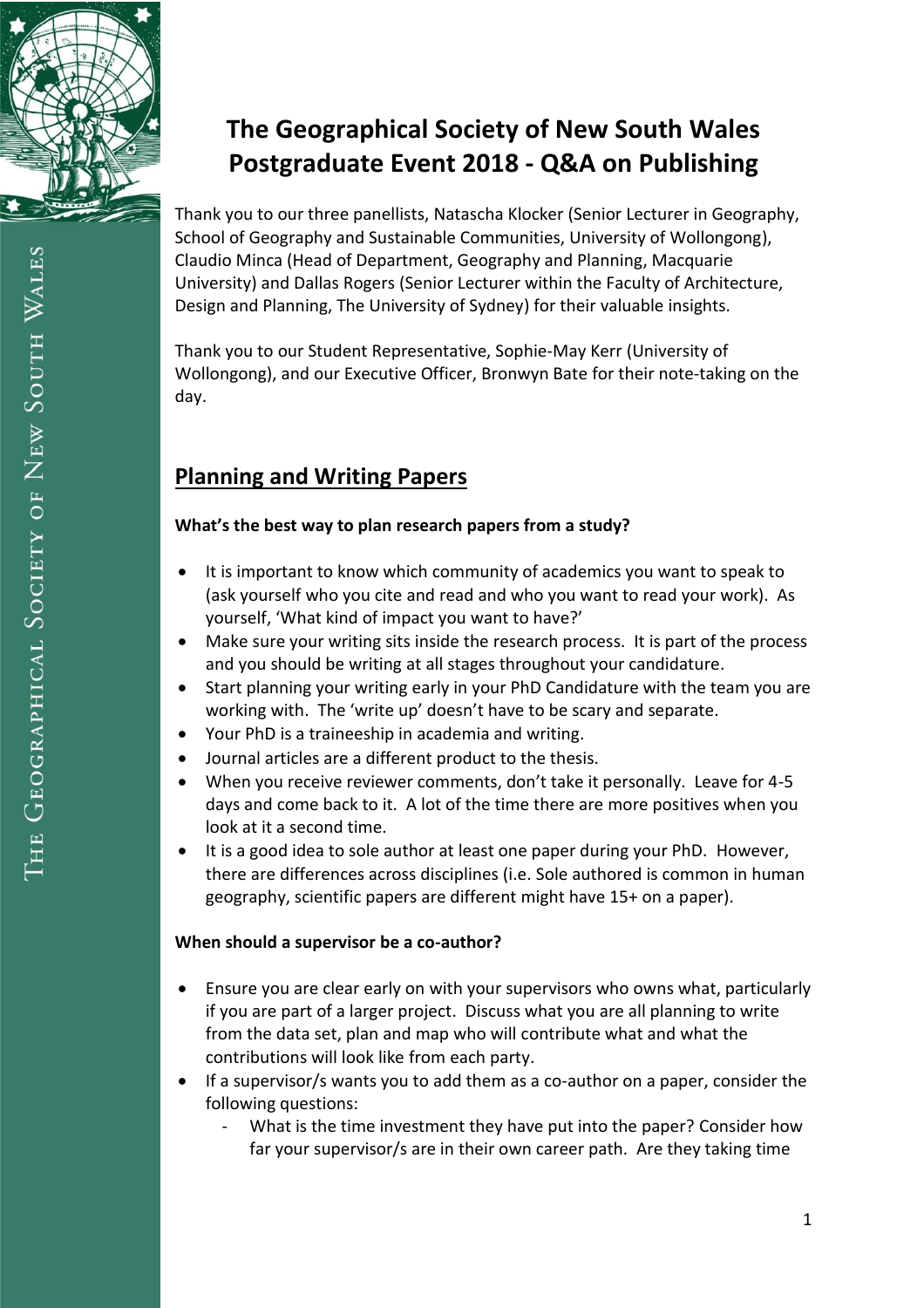

away from their own career to significantly support your writing? This may constitute co-authorship.

Has your supervisor/s been contributing to theoretical thinking, writing and re-writing along the way?

## **Pros of co-authoring:**

- When you are low in energy, the other person might not be.
- You are accountable to someone.
- Co-authorship offers different expertise and experience writing for different academic audiences. This offers different learning opportunities.
- If you want an academic job the best thing you can do is have sole authored papers. However, if you publish with someone who has a high track record you might end up with more citations.
- Healthy, small groups of co-working teams can be beneficial.

## **Deciding on which journal to target?**

- $\bullet$  Look at what you've been reading, what has been influencing your thinking  $$ think about targeting this journal.
- Find a journal that has some conversation about your topic i.e. need to engage with the debate in the journal – this shows respect towards journal and its contribution to knowledge in a particular area.
- Do you decide which journal to target a paper before you begin writing or after you have written the paper? Each panellist has a different writing process. Some need to have an idea where they are going to send a paper before writing too much to know if it fits the journal and contributes in that space. Although, for some who find the argument comes out as they write, it might not be possible to target a journal before writing.
- At the end of your first year as a PhD candidate make a publication plan but be flexible. Plans change over time.
- Word count can play into the decision about where to send a journal article.

#### **What are some things you should/shouldn't do when submitting to a journal?**

- Always keep the journal editor happy during peer review, your email etiquette and tone matter. Be polite and courteous at all times. Don't approach a journal with a sense of entitlement.
- Adhere to the specific formats and word count (word count is important) outlined by the journal.
- Always ensure your paper fits within the aims and scope of the journal.
- Edit! Be mindful of typos and formatting attention to detail is important.
- Abstract is highly important because it is often the first thing reviewers will read. Before you start to write, make sure you know what you want to say – don't try to fit too many points in.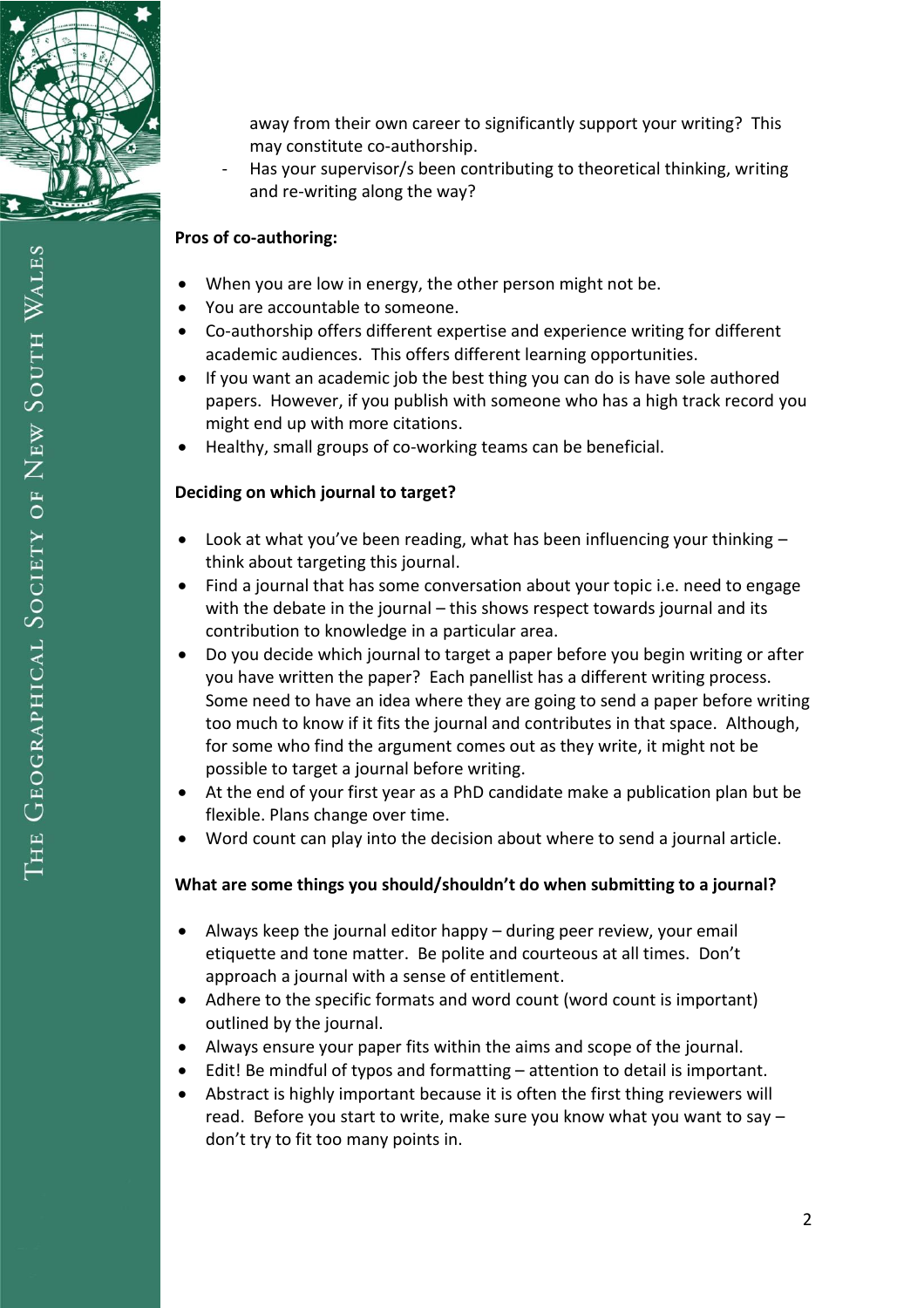

# **Navigating the review process**

#### **Responding to comments/referee reports**

- If there are conflicting comments from reviewers then you can note this in your response to editors – i.e. couldn't address this point, or this is the way I chose to respond.
- $\bullet$  If there is a fundamental change highlight the things that the reviewers are saying and highlight how you have addressed this.
- Try to take on and engage with every comment from the reviewer/s. When you can't engage with a comment in the way that the reviewer has asked – explain why – respectfully. For example, 'I appreciate this comment, however I don't think that is relevant to this argument, because in this paper we are trying to do XYZ'
- The editor is the person you need to convince (don't annoy them).
- In some instances, you can look at how referees have framed comments and can embed this into your own work (without plagiarising).
- Use a checklist for addressing comments (a table can be extremely helpful). A checklist also makes the editor's job easier.

## **When to let go of a paper/harsh reviews**

- Bad reviews could mean that you have picked the wrong journal. Panellists discussed how they have experienced one journal hating a paper and another loving it.
- If you are rejected and submit somewhere else, you could get the same reviewer so make sure you have made changes before re-submitting. If you have done nothing from the previous reject, this could be an issue for the reviewer.
- $\bullet$  Look at the reviews and see what you can take from it  $-$  it is a good opportunity to make the paper better.
- The myth is that everyone is submitting papers and getting published the failures are a normal part of the journey. It is common for reviewers to request major changes before they recommend an article be published.
- Australian Geographer is a good 'incubator' for ECRs and PhD students.
- Consider bringing on a co-author rather than chucking the paper out entirely.

# **Promoting publications**

## **What comes after your paper is published?**

 Academics are public intellectuals and should promote themselves and their work as such.